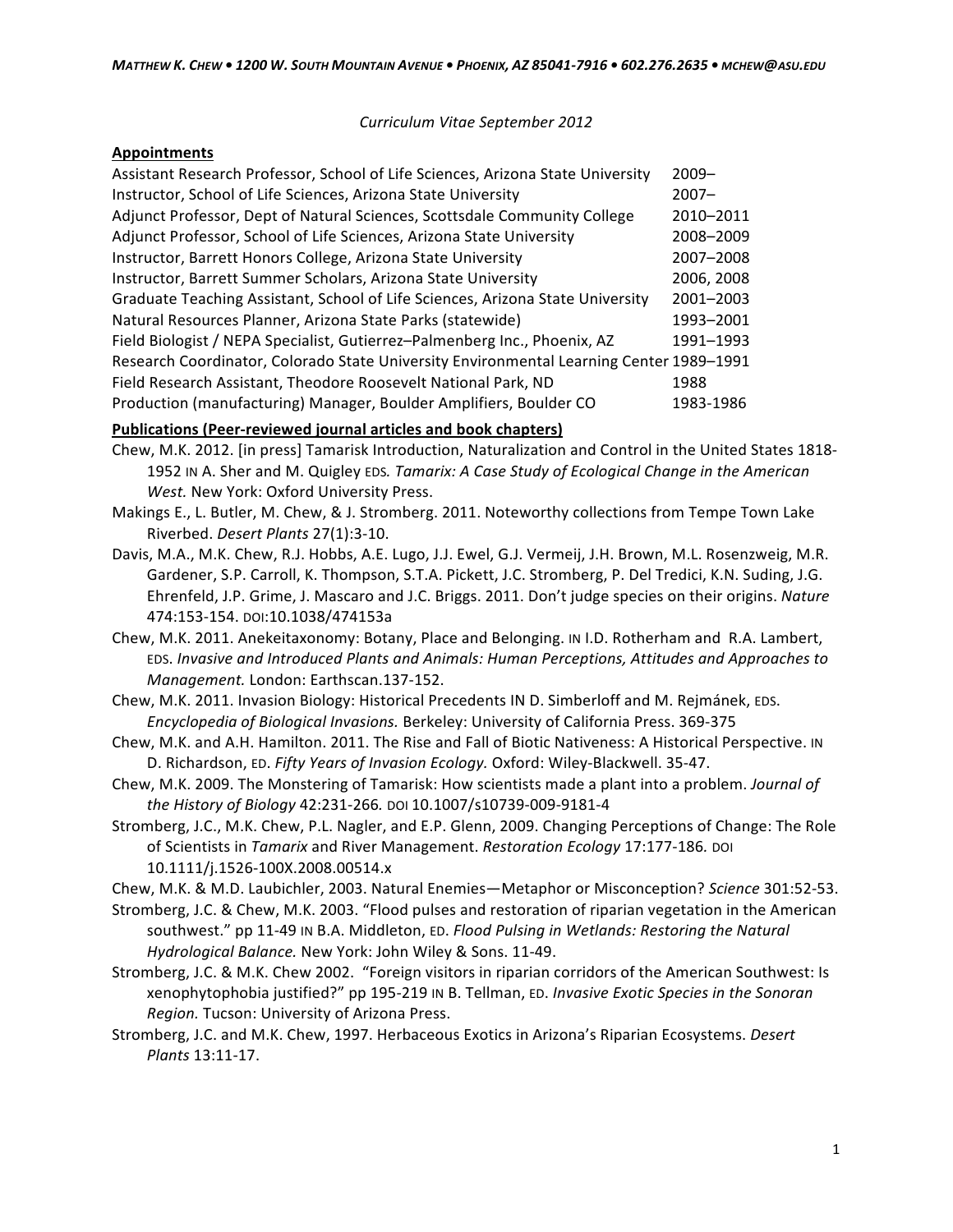## Publications (Other articles, issue papers, reports and commentaries)

- Chew, M.K. 2012. The Positively Biased Life. Invited guest commentary, Journal of Ecology Blog, British Ecological Society. 23 May 2012. http://jecologyblog.wordpress.com/2012/05/23/the-positivelybiased-life/
- Chew, M.K. & S.P. Carroll. 2011. The Invasive Ideology. The Scientist. http://thescientist.com/2011/09/07/opinion-the-invasive-ideology.
- Chew, M.K. 2010. Culling Lionfish Doesn't Actually Improve Nature. *Scuba Diving* 19(2):73-74.
- Chew, M.K. 2009. "Good Ideas at the Time: Historians Look at Ecology." Symposium Report, Bulletin of *the(Ecological(Society(of(America(*90:142\152.
- Chew, M.K. 2008. Alien grasses are finding new homes in Arizona. High Country News July 16, 2008. www.hcn.org/wotr/15802.
- Chew, M.K. 2006. Global Warming: Life as We'll Know It. History News Network www.hnn.us/articles/30149.html.
- Chew, M.K. 2005. 'Alien' grasses just another desert migrant ('My Turn' Op Ed) Arizona Republic 11 October 2005. http://www.azcentral.com/arizonarepublic/opinions/articles/1011chew11.html
- Stromberg, J.C., S.J. Lite, & M.K. Chew, 2003. Alien plants and riparian ecosystem restoration: The *Tamarix* case. (invited feature) Southwest Hydrology 2(2): 22-23
- Stromberg, J.C. & M.K. Chew. 2003. Fire and riparian ecosystems. (invited feature) Southwest Hydrology  $2(2):23$
- Chew, M.K. 2000 Book Review: "Chance and Change: Ecology for Conservationists" by W.H. Drury. *Restoration(Ecology(*8(2):209
- Chew, M.K. 2000. Essay/Op Ed: 'A Theme Park Grows Beneath the Ground' Boston Globe, 6 Feb 2000. (Also published as "When is a Cave Not a Cave?" Australasian Journal of Cave and Karst *Management.*)
- Stromberg, J.C. and M.K. Chew. 1999. Restoration of riparian ecosystems in the arid Southwest: Challenges and opportunities. IN P. Shafroth, B. Tellman & M. Briggs, Eds. Riparian Ecosystem *Restoration in the Gila Basin: Opportunities and Constraints*. Water Resources Research Issue Paper 21. Tucson: University of AZ.
- Patten, D., J. Stromberg, M. Scott and M. Chew. 1997. Sustainability of Western Riparian Ecosystems in Minckley, W.L. ED. *Aquatic Ecosystems Symposium: Report to the Western Water Policy Review* Advisory Commission. Arizona State University, Tempe.
- Chew, M.K. 1989. Great-tailed Grackle at Fort Collins, Colorado, November 24, 1989 (Photo Credit). *American(Birds(*44:133.(

## **Current Citations:**

In journal articles: 165 In Books: 57 In Theses/dissertations: 14 Other (online, gray literature, etc.): 51

## **Publications (Encyclopedia entries)**

- Chew, M.K. 2012. "Species Extinction." IN S.G. Philander, ED. *Encyclopedia of Global Warming and Climate Change.* 2<sup>nd</sup> Edition. Thousand Oaks: Sage Publications.
- Chew, M.K. 2012. The Balance of Nature. IN B. Black, ED. *Climate Change: An Encyclopedia of Science and History.* Oxford: ABC-CLIO.
- Chew, M.K. 2011. The Emergence of the American Ranch. IN A. Andrea and C. Neel, et al., EDS. World *History Encyclopedia. Oxford: ABC-CLIO.*
- Chew, M.K. 2008. "Species Extinction." IN S.G. Philander, ED. *Encyclopedia of Global Warming and Climate Change*. Thousand Oaks: Sage Publications. 921-927.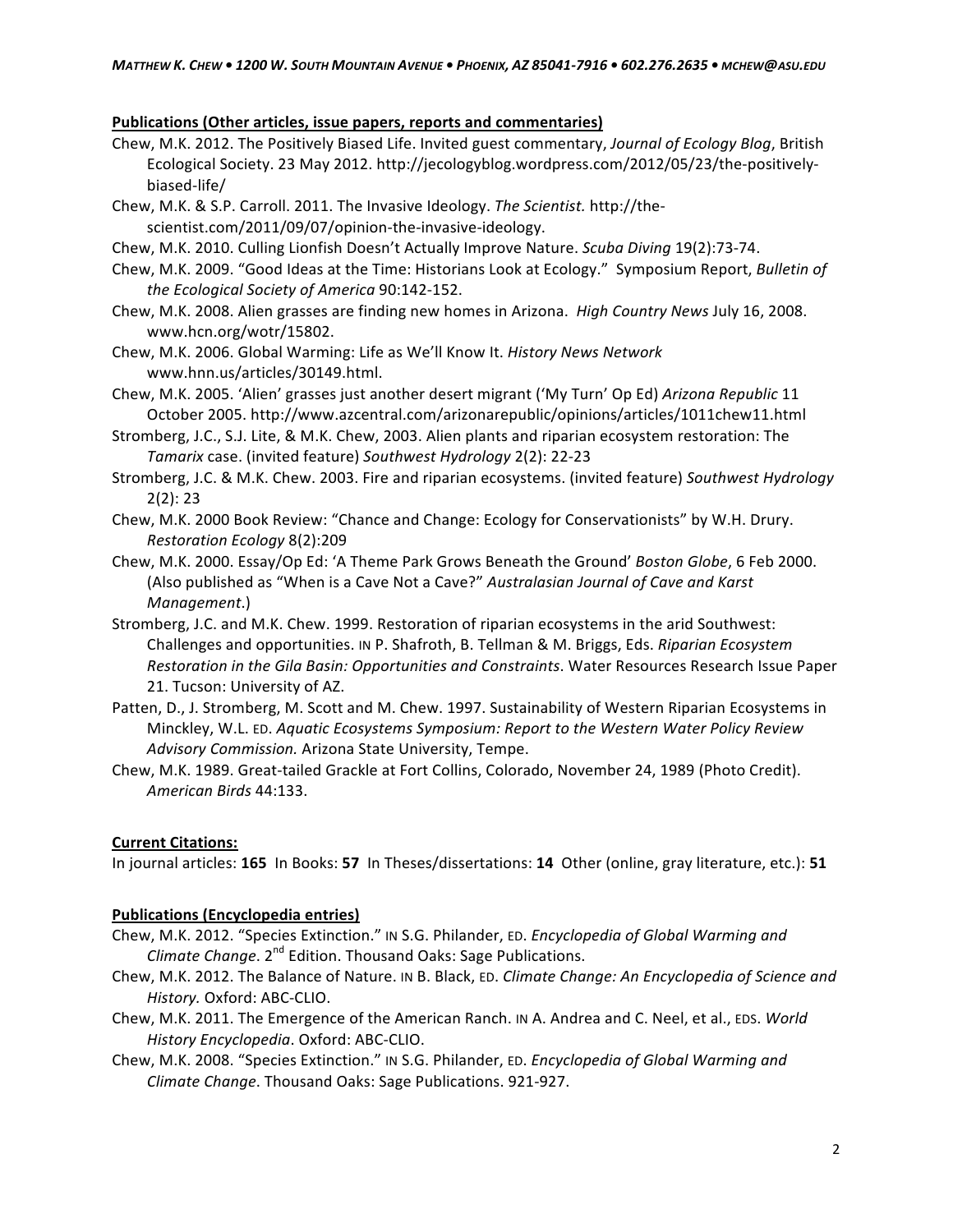- Chew, M.K. 2008. "Climatic Data, Lake Records. IN S.G. Philander, ED. *Encyclopedia of Global Warming* and Climate Change. Thousand Oaks: Sage Publications. 238-239.
- Chew, M.K. 2001. "Riparian Ecosystems: Are southwestern riparian ecosystems being managed effectively?" pp. 212-218 IN F. Miller, ED. Water and the Environment: Global Perspectives. Chicago: St. James Press. 212-218.

## **Invited Presentations and Panels**

- Presentation: The Mis-metaphors of Biological Invasion, Invasiveness and Invasibility. University of Nevada, Ecology, Evolution, and Conservation Biology Colloquium Series. Reno, NV Spring 2013 (date pending).
- Moderator: Film discussion panel, *Watershed: Exploring a new water ethic for the New West.* Arizona State University, Global Institute of Sustainability and the Arizona Riparian Council, Tempe AZ, 27 September 2012.
- Panelist: Science Magazine, ScienceNOW Live Chat: Invasive Species—Threats or Just Misunderstood? 26 July 2012. http://news.sciencemag.org/sciencenow/2012/07/live-chat-invasive-species-thre.html
- Panelist: Adopting and Adapting a Father: Charles Elton's Meaning to Invasion Biology. University of Sydney Environmental Humanities Group Conference: Rethinking Invasion Ecologies: Natures, Cultures, and Societies in the Age of the Anthropocene. Sydney, NSW, Australia. June 2012.
- Plenary panelist: The Surprising History of Biological Invasions: Certain uncertainties, philosophical failures and metaphorical mistakes. American Fisheries Society, Idaho Chapter Conference, Coeur d'Alene Idaho, March 2012.
- Presentation: *Pragmatic Environmentalism.* Arizona Association of Environmental Professionals. Scottsdale, AZ, 24 May 2011.
- Panelist: Second Annual 21st Century Challenges for Conservation Biology. Central Arizona Chapter, Society for Conservation Biology. Tempe, AZ April 2011.
- Presentation: Where Natives Come From. Northern Arizona University, Forestry Graduate Students Association Seminar Series. Flagstaff, AZ, 27 October 2010.

http://www.for.nau.edu/mosaddphp/Seminar/Recordings/101027/MattChew.html

- Presentation: Phytogeography: 175 Years of Negative Nativeness. From Linnaeus to the Encyclopedia of Life: Tracking Diversity in the Natural World. MBL-ASU History of Biology Summer Seminar. Woods Hole, MA May 2010.
- Panelist: 21st Century Challenges for Conservation Biology. Society for Conservation Biology, Central Arizona Chapter. Tempe, AZ April 2010.
- Presentation: No Place Like Home: The Competing Social Metaphors of Ecological Science. University of Tasmania: School of Government and Environment Centre special joint symposium. Hobart, Australia, July 2009.
- Keynote Presentation The Dagger and the Asterisk. Symposium: "Fifty years of Invasion Ecology the Legacy of Charles Elton." Stellenbosch, South Africa. November 2008.
- Presentation: *Is it Really an Invasion?* McDowell Sonoran Conservancy, Scottsdale AZ, June 2007.
- Presentation: Monsters from Another World: Arizona Aliens. Desert Botanical Garden, Phoenix AZ, July 2002. (With J.C. Stromberg)

## **Meetings, Workshops, Conferences, and Symposia: Contributed Presentations and Posters**

- *Changing conservation goals and strategies: A succession of failed metaphors?* (Symposium Paper) Ecological Society of America Annual Meeting, Portland OR August 2012.
- *Natives and Aliens: Not Even a Good Idea.* 30<sup>th</sup> Public Interest Environmental Law Conference, Eugene, Oregon, March 2012.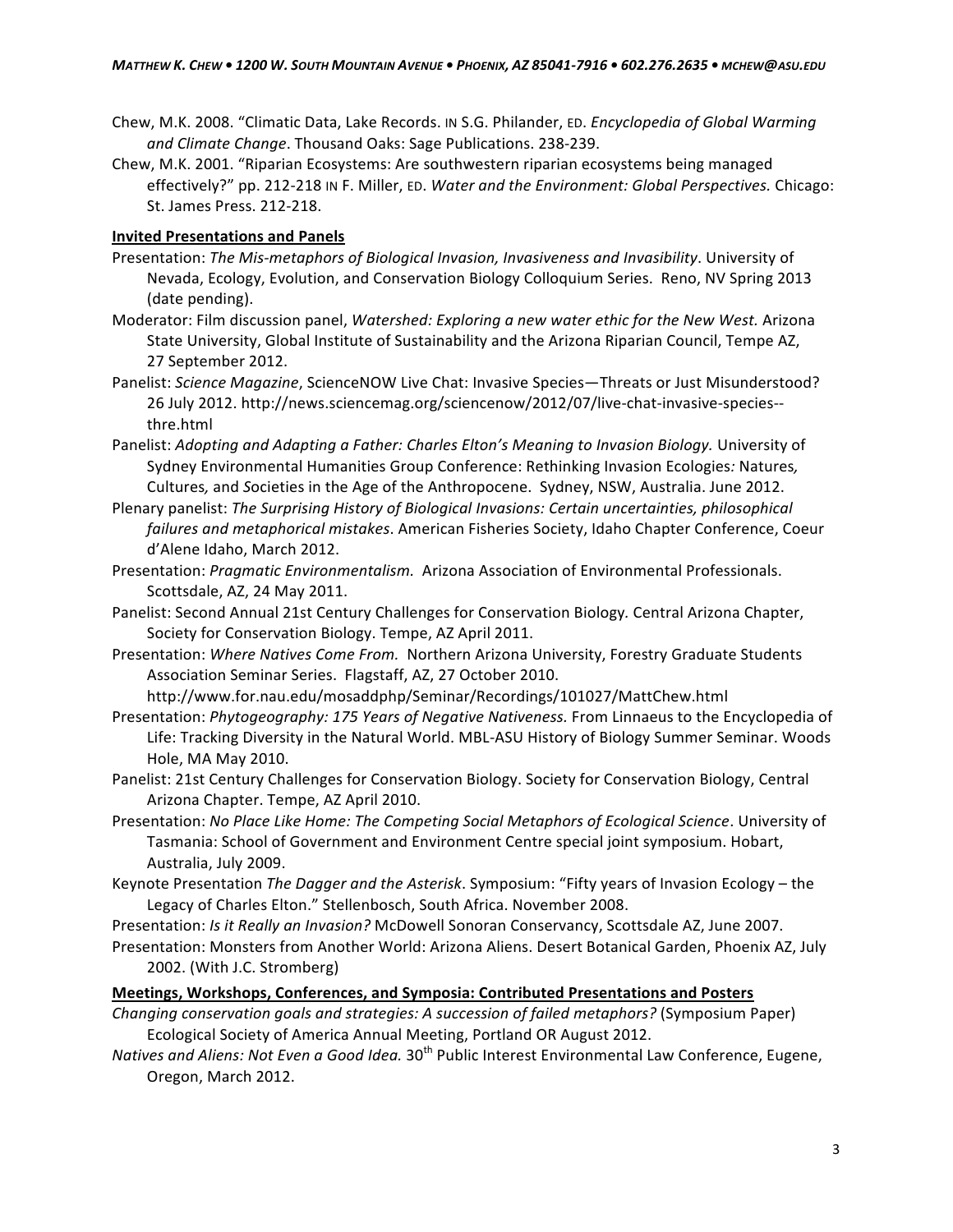- *Prescriptive Political Biogeography: National Identity and 'Invading Alien' Species. Nature and Nation* Network Second Workshop: The State of Nature. Bucharest, Romania, December 2011.
- The Last Nineteenth Century Naturalist: Charles Elton's Visits to the American Tropics. International Society for the History, Philosophy, and Social Studies of Science Biennial Meeting, Salt Lake City, Utah July 2011.
- *Found then Drowned: Three Noteworthy Collections from Tempe Town Lake.* 8<sup>th</sup> Arizona Botany Meeting. E. Makings, L. Butler, Matthew Chew & Juliet Stromberg; presented by Elizabeth Makings. Phoenix AZ, February 2011.
- A Modified Kind of Man and a Modified Kind of Nature: Charles Elton's Vision of Millennial Conservation. History of Science Society Annual Meeting, Montreal Quebec November 2010.
- *Biotic Nativeness: A historical look at a "simply negative" idea. School of Life Sciences Seminar Series,* Arizona State University, Tempe, AZ. October 2009.
- Anekeitaxonomy: Botany, Place and Belonging. World Congress of Environmental History, Copenhagen, Denmark, August 2009.
- *Tamarisk: Five Framings.* International Society for the History, Philosophy, and Social Studies of Science Biennial Meeting, Brisbane, Australia, July 2009.
- *Tamarisk: From Good and Pretty to Bad and Ugly (invited conference dinner presentation) Arizona* Riparian Council Annual Meeting, Camp Verde, Arizona. April 2009.
- *The Role of Scientists in Tamarisk and River Management: Perpetuation of a Mythology (poster, with J.*) Stromberg, P. Nagler and E. Glenn). Tamarisk and Russian Olive Research Conference, Reno, NV February 2009; Arizona Riparian Council Meeting, Camp Verde, AZ, April 2009; Ecological Society of America Annual Meeting, Albuquerque, NM, August 2009.
- *Ecology and the De-Natured World.* (Symposium Paper). Ecological Society of America Annual Meeting, Milwaukee, WI August 2008.
- *Invasion Biology's Forgotten Forerunners (poster).* Ecological Society of America / Society for Ecological Restoration; Joint Annual Meeting, San Jose, CA August 2007. ALSO AT Symposium: "Fifty years of Invasion Ecology - the Legacy of Charles Elton." Stellenbosch, South Africa. November 2008.
- *H.C. Watson and the Civil Claims of "British" Plants*," International Society for the History, Philosophy, and Social Studies of Science Biennial Meeting, Exeter, UK, July 2007.
- *5000 Years of Tamarisk in 5 Minutes.* Special Session Panel, Ecological Society of America Annual Meeting, Memphis, TN August 2006.
- Anekeitaxonomy: Biologizing Belonging. Southwest Colloquium in the History and Philosophy of the Life Sciences, Davis, CA March 2006.
- *The Anti(?)-Aesthetics of Invasion Biology.* International Society for the History, Philosophy, and Social Studies of Science Biennial Meeting, Guelph, Ontario, Canada July 2005.
- *Nativeness Considered* (with Andrew L. Hamilton, UC San Diego) Southwest Colloquium in the History and Philosophy of the Life Sciences, Tempe AZ March 2005
- *Endangered with Criticized Habitat: A Bird in the Wrong Bush. American Society for Environmental* History Annual Meeting, Victoria, British Columbia, April 2004.
- *The Costs of Caricature: Is Invasion Biology Exploiting Science Illiteracy? (Poster) American Institute of* Biological Sciences (AIBS) Annual Meeting, Washington, DC, March 2004.

ALSO AT Gordon Research Conference on Science and Technology Policy, Big Sky, MT August 2004. Biological Invasions as Ecological (and other) Models (with M.D. Laubichler) Southwest Colloquium in the History and Philosophy of the Life Sciences, Austin, TX March 2004.

The Stone that the Builders Rejected: Marston Bates, Charles Elton and the Foundations of Invasion Ecology. International Society for the History, Philosophy, and Social Studies of Science Biennial Meeting, Vienna, Austria, July 2003.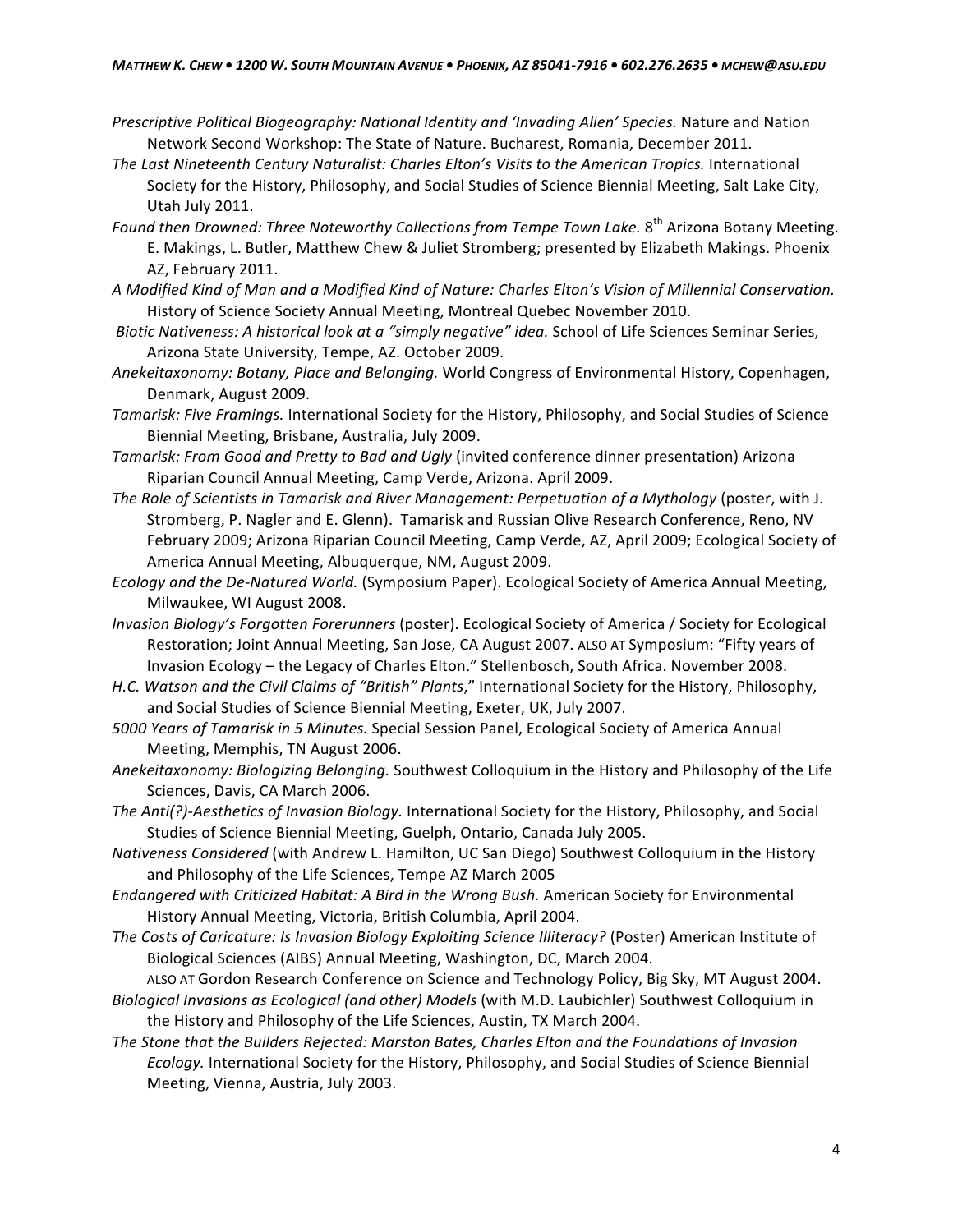- *The Tangled Tale of Tamarix: A Study in Status, Southwest Colloquium in the History and Philosophy of* the Life Sciences, Tempe, AZ February 2003.
- *The Invasion of the Second Greatest Threat, History of Science Society Annual Meeting, Milwaukee, WI,* November 2002.

## **Regular\*College\*and\*University\*Courses\*Taught\***

The Darwinian Revolution (BIO346/HPS332): ASU School of Life Sciences. Fall 2012.

- History of Biology: Conflicts and Controversies (BIO316/HPS330): ASU School of Life Sciences. Spring 2007, 2008, 2010, 2011, 2012.
- Environmental Biology (BIO105): Scottsdale Community College. Fall 2010, Spring 2011 Life Sciences Career Paths (BIO189): Global Biodiversity Crisis (With J.C. Stromberg). Fall 2010
- The Human Event II (HON273): Renaissance to Modern Literature, Science Emphasis. ASU Barrett Honors College. Spring 2008.
- The Human Event I (HON171): Pre-Renaissance Literature. ASU Barrett Honors College. Fall 2007.
- Graduate Seminar (BIO591): Biological Invasions. With J.C. Stromberg. ASU School of Life Sciences. Fall 2003.

History of Biology: Laboratory (BIO394) ASU School of Life Sciences. Spring 2002, 2003. Introductory Biology: Laboratory (BIO100). ASU School of Life Sciences. Fall 2001, 2002.

# **Student Mentoring and Research Supervision**

ASU School of Life Sciences, Master's Degree Committee Member

- Caroline H. Appleton, *Environmental Values, Objectivity, and Advocacy: A Sociological Study of Academic(Environmental(Scientists*(2012.
- Shelley L. Adams, *Comparison of Soil and Vegetation Properties Using Salt Extractor™ and* Conventional Soil Amendments from Irrigation with Coal Bed Natural Gas Product Water, Spring 2011

ASU School of Life Sciences, Biology and Society majors undergraduate projects: Shawn B. Williams, *Adaptive Biosocial Radiation Spring 2012* 

Johanna Hagstrom: *Eugenics*. Spring 2010.

Arielle Silverman: Artificial Vision. Spring 2006

- ASU Barrett Honors College, Undergraduate Thesis Committee Member:
	- Deryc Painter. *European Collared Doves in Arizona*. Spring 2013
	- Jayne Ann Leemon. Police Forces and the Judiciary as Political Tools: A Study of Democracy and *Human Rights in Russia from 2005 to the Present. Spring 2011*
	- Mary Ellen Dupont, *Civilizing the Dark Continent: European Conceptions of Race during the Scramble for Africa.* Spring 2010
	- Joseph Monfeli. Howls on All Sides: Wolf Dispersal, Reintroduction, and Management in the United States. Spring 2010
- ASU Barrett Honors College, Honors Contracts: The Darwinian Revolution Fall 2012: Jacob Kuna, *Evolutionary Psychology*

ASU Barrett Honors College, Honors Contracts: History of Biology, Conflicts and Controversies Spring 2012: Margaret Liu, *Andreas Vesalius and the Controversy behind De Humani Corporis Fabrica*; Deryc Painter, Leonardo Da Vinci: Anatomist and Father of Modern Medical Illustrations; Shoshanna Rutemiller: *Eugenics: The Scientific Influence on Madison Grant's The Passing of the* **Great Race** 

Spring 2011: Erin Cooper: Alzheimer's Disease, A Historical Approach; Owen Davis: Issues with *Mathematics in Ecology; Jessica Johnson: Max Delbruck, Physicist, Biologist and Scientist.* 

Spring 2010: Ida Araya: The Microscope Business; Ashley Daly: Radioecology.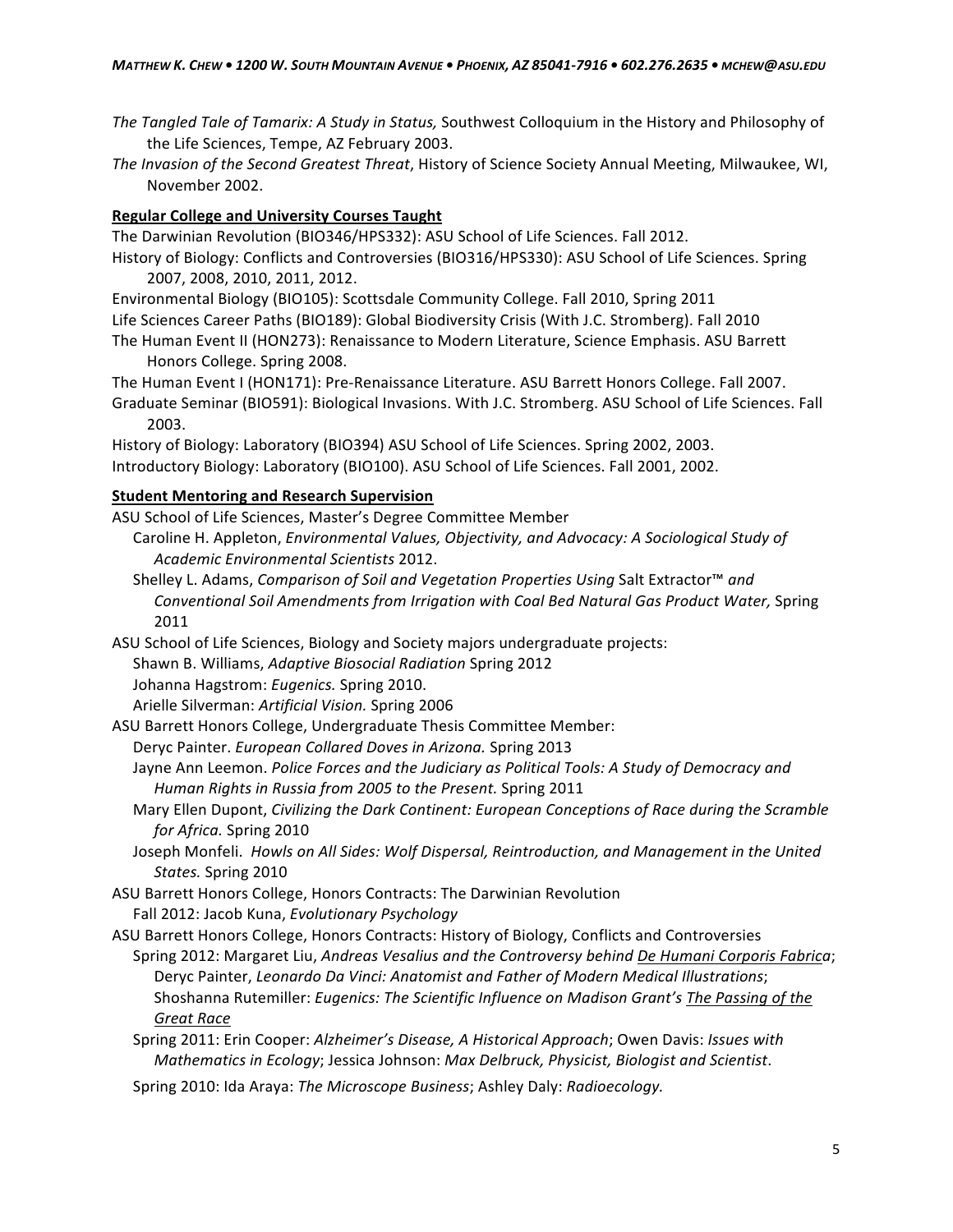- Spring(2008: Caitlin Joseph: *History of Science in High School Biology—Necessary or Superfluous?*; Michael Wakin: The French Connection—a Counterfactual Look at the Beginnings of Biology; Michael Young: *Charles Darwin's* On the Origin of Species and Response by the Scientific *Community of Britain and the United States.*
- Undergraduate Research Mentor: Shawn B. Williams How Did World War Two Affect the Science of *Ecology in the United States?* 2003-4.

## **Other Courses Taught**

- *Exploring Planet Barrett.* Junior High School honors enrichment program. Barrett Summer Scholars. ASU Barrett Honors College, Summer 2008.
- Biology. Junior High School honors enrichment program. Barrett Summer Scholars. ASU Barrett Honors College, Summer 2006.

#### **Guest Lectures and Teaching Participation**

- Lecture: *Issues with Introduced Species.* BIO320: Biology and Society (Manfred Laubichler) October 2012 (scheduled).
- Lecture: Living with Lionfish. BIO189: Ethics, Ecology and Conservation (Ben Minteer) ASU School of Life Sciences. November 2011.
- Lecture: *Evolution, Ecology and Conservation.* BIO345: Organic Evolution (Grant Yamashita). ASU School of Life Sciences. August 2011.
- Lecture: Natives and Conservation Biology. BIO412: Conservation in Practice (Ben Minteer) ASU School of Life Sciences. February 2010.
- Lecture: Conservation and Evolution: Can we have both? BIO345: Organic Evolution (Grant Yamashita). ASU School of Life Sciences. June 2009.
- Guest Lecture: *Invasion Biology.* BIO394 Environmental Ethics (Ben Minteer) ASU School of Life Sciences. November 2007.

Discussion Panel Member: *Varmints*. Bioethics in Film Series. ASU School of Life Sciences. August 2007.

## University and Professional Service (including conference planning and organizing)

- Founding editorial board member: *Œcology: International Review of Environmental History.* Australian National University Press and E Press (now organizing).
- Birding Group Leader: "SOLS Takes a Hike" Gilbert Riparian Institute, Gilbert AZ 21. April 2012

Contributor: Arizona State University School of Life Sciences "Ask a Biologist" online.

http://askabiologist.asu.edu. 2009-2012

- Roundtable Chair/Moderator: Historical Perspectives on Invasive Species. American Society for Environmental History Annual Meeting, Madison, WI March 2012
- Session Chair: *Induction, Error, and Context: Problems in the Philosophy of Science.* History of Science Society Annual Meeting, Phoenix, AZ November 2009.
- Member, Meeting Organizing Committee: History of Science Society Annual Meeting, Phoenix, AZ November 2009.
- Research Talk: *History of Biology.* ASU School of Life Sciences SOLUR (undergraduate research experience) Summer Program, Saguaro Lake, AZ. July 2009.
- Symposium Organizer and Chair: Good Ideas at the Time: Historians Look at Ecology. Ecological Society of America Annual Meeting, Milwaukee, WI August 2008.
- Session Organizer: *Biota, Biology, Place, and Belonging*. International Society for the History, Philosophy, and Social Studies of Science Biennial Meeting, Exeter, UK, July 2007.
- Symposium Poster Session Judge, ASU School of Life Sciences, Graduates in Earth, Life and Social Sciences (GELSS), February 2007.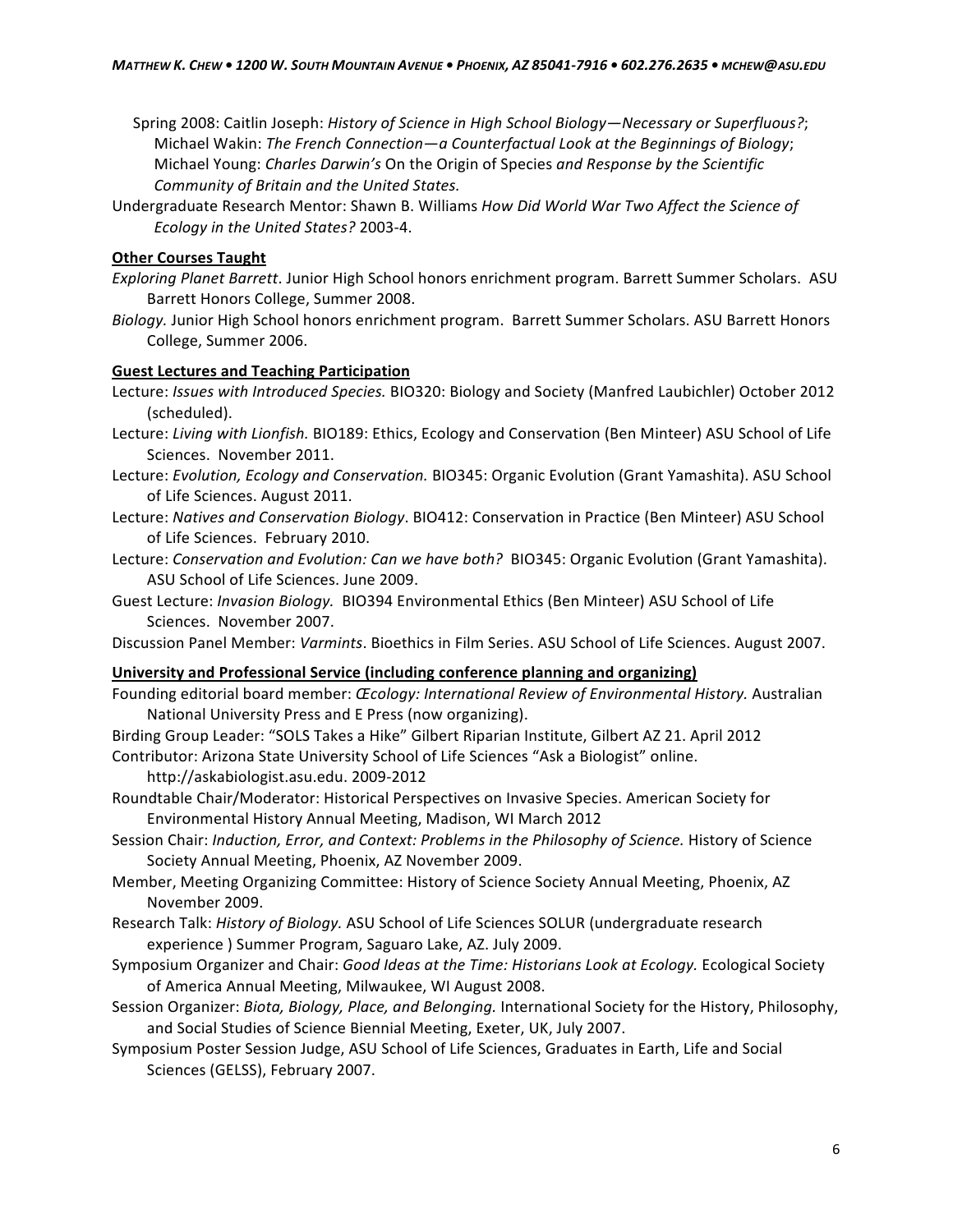Panel Moderator: How Can Ethics Guide Environmental Policy? Western Regional Bioethics Conference Tempe AZ February 2005

*Ex Officio* Student Member: Undergraduate Curriculum Committee, ASU School of Life Sciences, 2005-6 Planning Committee Member: Gordon Research Conference on Science and Technology Policy, Big Sky Resort, MT August 2004

Session Co-chair: Posters. Gordon Research Conference on Science and Technology Policy, Big Sky Resort, MT August 2004.

*Ex-Officio* Student Member: Graduate Curriculum Committee, ASU Department of Biology, 2003-4.

Session Chair: *Endangered Species, Threatened Paradigms: A Fresh Look at the Recovery of Vanishing Wildlife.* International Society for the History, Philosophy, and Social Studies of Science Biennial Meeting, Vienna, Austria, July 2003.

At Large Board Member: Arizona Riparian Council, 1994-2002.

Session Chair: *Ecology.* Third Conference on Research & Resource Management in Southwest Deserts, Tucson AZ, May 2000

Planning Committee Member, Third Conference on Research & Resource Management in Southwest Deserts, Tucson AZ, 1999-2000.

Plenary Session Chair / Commentator, AZ Riparian Council Conference, Yuma, AZ, April 1999. Committee Member: Education and Outreach. Natural Areas Association, 1998-1999.

#### Natural Resources Management Planning and Programming

Spur Cross Ranch Acquisition Reconnaissance and Evaluation Team Member: AZ State Parks. 1999. Statewide Potential Acquisitions Reconnaissance and Evaluation Team Member: AZ State Parks 1999. Agency Participation Team member. Sonoran tiger salamander (Ambystoma tigrinum stebbinsi)

Recovery Plan. U.S. Fish and Wildlife Service, Phoenix, Arizona. 1999-2001.

Contract Manager: Kartchner Caverns Bat Management Plan. AZ State Parks/University of AZ 1998-1999 Negotiation Team Member: San Rafael Ranch Acquisition. AZ State Parks/The Nature Conservancy 1998. Coordinator: Natural Areas Program. AZ State Parks. 1997-2000.

Project Manager, Sonoita Creek Breeding Bird Survey. AZ State Parks. 1994.

AZ State Parks Representative,: Arizona Riparian Areas Advisory Committee. 1993-95

Coordinator: Streams and Wetlands Program. AZ State Parks. 1993-1995.

Project Manager, Field Biologist and Archaeology Survey Assistant: San Carlos Irrigation Project Electric Power System Divestiture Proposal Environmental Assessment. Gutierrez-Palmenberg Inc. for U.S. Bureau of Indian Affairs. 1992-1993.

Field Biologist and Archaeology Survey Assistant: road improvement projects. Gutierrez-Palmenberg Inc. for AZ Department of Transportation 1991-1993

Field Biologist and Bat Impact Avoidance Subproject Manager: UAV-SR Competition Environmental Assessment. Gutierrez-Palmenberg Inc. for U.S. Army Fort Huachuca Garrison. 1991-93.

## **Volunteering, Issue Advocacy, Related Activities**

Founding member, Rangers for Responsible Recreation (off-road vehicle ethics and enforcement) 2007-. http://www.peer.org/campaigns/publiclands/orv/rangers.php

Participant: Arizona Field Ornithologists Rosy-faced Lovebird Census. 2010.

http://www.azfo.org/pfLoveBird/pfloMain.html

Participant: North American [Bird] Migration Count, Maricopa County 2006-2012

Participant: Arizona Breeding Bird Survey. 1994.

Founding Coordinator, Phoenix Zoo Migratory Waterfowl Census. 1992-93

Area Leader and/or Participant: National Audubon Society Christmas Bird Counts (Salt/Verde River; Gila River; Carefree; AZ) 1991, 1993-2006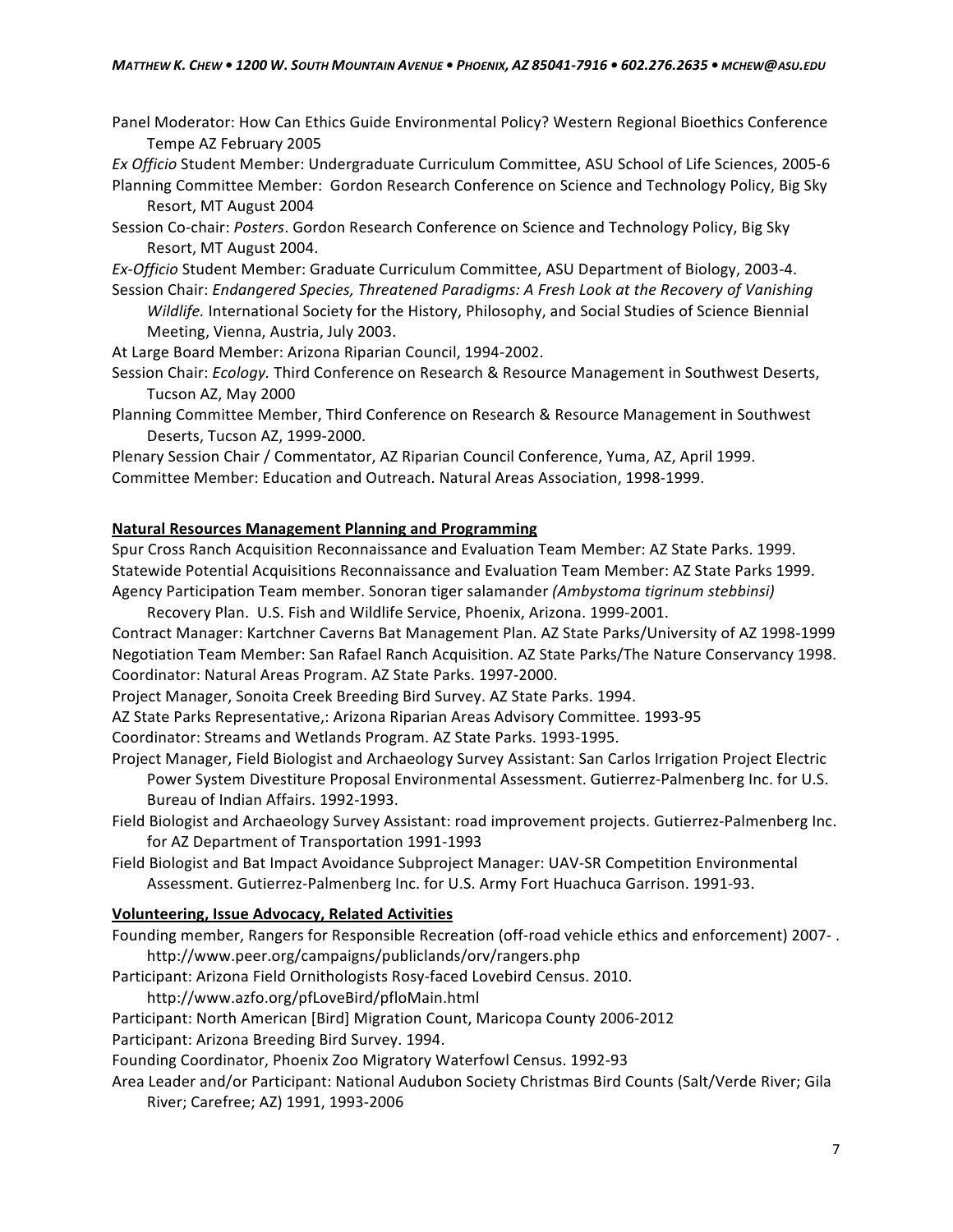## **Grants and Awards Received:**

Travel Grant. History of Science Society, 2010.

Travel Grants. ASU Center for Biology & Society. 2007, 2008, 2009, 2010, 2011, 2012.

Student Travel Grants. ASU Center for Biology & Society. 2002, 2003, 2004, 2005, 2006.

Student Travel Grants. International Society for the History, Philosophy and Social Studies of Biology, 2003, 2005.

Dibner Institute Summer Seminar Travel Grant, 2003.

ASU Graduate College Student Travel Grant, 2002.

ASU Biology Department Student Travel Grant, 2002.

Outstanding Senior in Environmental Interpretation. Colorado State University School of Forestry and Natural Resources, 1990.

Colorado Scholars Award. Colorado State University, 1987

## **Education**

- Ph.D. 2006. Biology (Biology and Society emphasis) Arizona State University, School of Life Sciences, Tempe, AZ. Dissertation: *Ending with Elton: Preludes to Invasion Biology*.
- M.S. 1991. Range Science (Ecology concentration, non-thesis option) Colorado State University, Fort Collins, CO. Publication resulting: *Bank Balance: Managing Colorado's Riparian Areas.* Colorado State University Cooperative Extension Bulletin 553b.
- B.S. 1990. Recreation Resources Management (Environmental Interpretation concentration) Colorado State University, Fort Collins, CO.
- Undergraduate Study Abroad. 1989. Recreation and Tourism, American Universities International Program at University of Edinburgh Geography Department, Scotland.

## **Media Appearances, Quotations and Mentions (partial chrono)**

Quoted: Ecology biased against non-native species? EU Science News 4 October 2011. http://www.science-news.eu/ecology-news/cluster81435/

- Invited Live Guest: The Current: Biological Bias. Canadian Broadcasting Corporation Radio 1, 4 August 2011. http://www.cbc.ca/thecurrent/episode/2011/08/04/biological-bias/
- Quoted: McKinnon, S. 2010. Outside species threaten Arizona's native wildlife. Arizona Republic 12 July 2010. http://www.azcentral.com/arizonarepublic/news/articles/2010/07/12/20100712arizonawildlife-invaders.html

Quoted: Invasive Species: The Bad Guy? Science Today 15 June 2011.

http://www.calacademy.org/sciencetoday/invasive-species-the-bad-guy/

Quoted: Ecology biased against non-native species. Terra Daily 13 June 2011. http://www.terradaily.com/reports/Ecology\_biased\_against\_non\_native\_species\_999.html also at eBioNews http://174.132.168.49/news-center/general-research/plant-sciences/39227ecology-biased-against-non-native-species.html

Quoted: Give invasives a chance. Minnesota Public Radio News, 10 June 2011. http://minnesota.publicradio.org/collections/special/columns/news\_cut/archive/2011/06/give\_inv asives\_a\_chance.shtml

Quoted: Taylor, M. 2011. Speaking of exotics and their origins. ESA Ecotone 10 June 2011.

http://www.esa.org/esablog/ecologist-2/speaking-of-species-and-their-origins/

Quoted: Bauer, S. Non-native species: enemies or victims? Green Space blog. http://www.philly.com/philly/blogs/greenliving/Non-native-species-enemies-or-victims-.html

Quoted: Ecology Biased Against Non-Native Species? Science Daily 9 June 2011.

http://www.sciencedaily.com/releases/2011/06/110608153538.htm